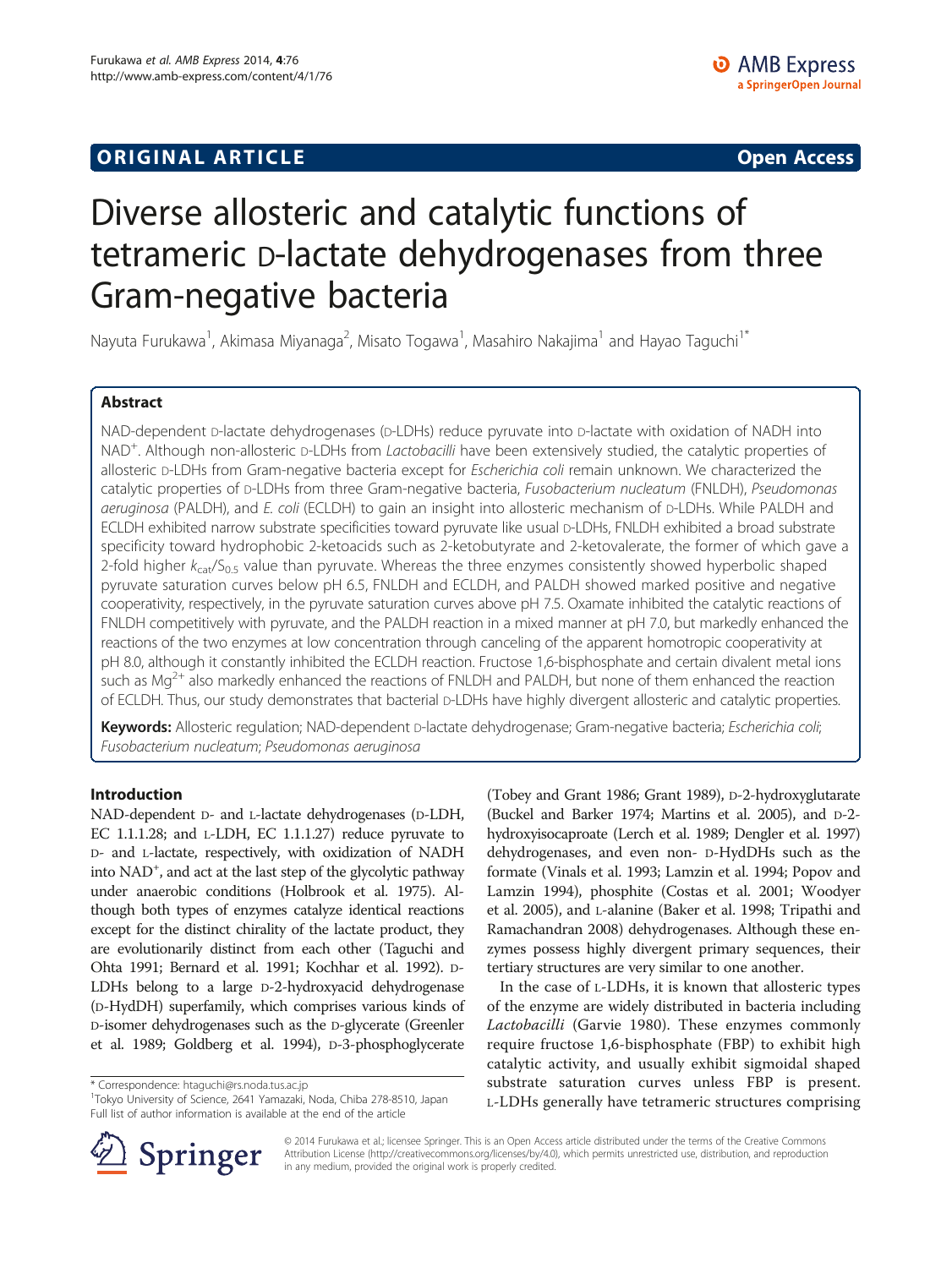<span id="page-1-0"></span>four identical subunits, and allosteric L-LDHs undergo cooperative structural changes in the substrate and FBP binding sites through quaternary structural changes (Iwata et al. [1994;](#page-10-0) Arai et al. [2010](#page-10-0)). On the other hand, no allosteric property has been reported for Lactobacillus D-LDHs. The Lactobacillus D-LDHs consistently have a dimeric structure comprising identical subunits, and exhibit hyperbolic shaped saturation curves for substrate pyruvate. Interestingly, it was reported that D-LDH from E. coli exhibits a sigmoidal pyruvate saturation curve, which is changed to the hyperbolic one by 2-ketobutyrate (Tarmy and Kaplan [1968](#page-11-0)). The reported results of size-exclusion chromatography suggested that this enzyme has a homotetrameric structure, although the detailed catalytic properties and 3D structure of the enzyme remain unknown. Beside the D-LDH from E. coli, the D-3-phosphoglycerate dehydrogenases (D-PgDHs) from some bacteria, such as E. coli (Tobey and Grant [1986;](#page-11-0) Grant [1989;](#page-10-0) Schuller et al. [1995](#page-11-0)) and Mycobacter-ium tuberculosis (Dey et al. [2005](#page-10-0)), are only known as allosteric and homotetrameric enzymes in the D-HydDH superfamily.

In this paper, we describe the detailed biochemical analysis of allosteric D-LDHs from three Gram-negative bacteria; Fusobacterium nucleatum subsp. nucleatum, an obligate anaerobe; Pseudomonas aeruginosa, an obligate aerobe; and *E. coli*, a facultative anaerobe, demonstrating that bacterial D-LDHs have highly divergent catalytic properties.

## Materials and methods

## Cloning, expression, and purification

Genomic DNA of F. nucleatum subsp. nucleatum JCM14847 (=ATCC25586) and P. aeruginosa JCM8532 (=PAO1) was purchased from the Riken BioResource Center (Japan). Genomic DNA of E. coli BL21(DE3) was isolated by ISOGEN (NIPPON GENE, Tokyo, Japan). The genes encoding the FN0511 (FNLDH), PA0927 (PALDH), and ECD\_01352 (ECLDH) proteins (Genbank accession numbers: AAL94707.1, AAG04316.1, and ACT43236.1, respectively) were amplified via PCR using genomic DNA as templates. The primer pairs used were, 5′- CGCTCGAGATGCAAAAAACTAAGATAATATTTTT TG-3′ and 5′-GGGATCCATTTATTGATTTTGTGGA ACTTC-3' for the *fn0511* gene, 5'-CGCATATGCGCA TCCTGTTCTTCAGCAG-3′ and 5′- CGGGATCCTC AGGCCCGGACCCGATTG-3′ for the pa0927 gene, and 5′-CGCATATGAAACTCGCCGTTTATAGC-3′ and 5′-CGGGATCCTTAAACCAGTTCGTTCGGGC-3′ for the *ecd\_01352* gene. The amplified *fn0511*, *pa0927*, and ecd\_01352 genes were inserted into T-vector pMD20 (TaKaRa Bio, Shiga, Japan). After purification of the plasmids carrying these genes, the plasmids were digested with restriction enzymes and the genes were inserted into pCold I (TaKaRa Bio). E. coli Rosetta2 (DE3) (Merck Millipore, Darmstadt, Germany) was transformed using the constructed plasmids and cultured at 37°C in  $2 \times \text{YT}$  medium (1.6% tryptone, 1.0% yeast extract and 0.5% NaCl) containing 100 μg/ml ampicillin. After the optical density of the culture at 600 nm  $OD_{600}$ had reached 0.6, protein expression was induced using 0.5 mM isopropyl-β-1-D-thiogalactopyranoside at 15°C overnight. The harvested cells were lysed by sonication in 50 mM HEPES-NaOH buffer (pH 8.0) containing 150 mM NaCl and 10 mM imidazole on ice. After each sample had been centrifuged at  $27,000 \times g$ , the supernatant was applied to HisTrap FF crude column (5 ml) (GE Healthcare, Buckinghamshire, UK), and was then eluted with a linear gradient of 10–250 mM imidazole. After dialysis against 50 mM HEPES-NaOH buffer (pH 8.0), the protein solution was further purified using a UnoQ column (Bio-Rad Laboratories, California, USA). The target protein was eluted with a linear gradient of 0–300 mM NaCl. The buffer for FNLDH and ECLDH was changed to 5 mM HEPES-NaOH buffer (pH 8.0), and the buffer for PALDH to 5 mM sodium acetate buffer (pH 5.0) using Amicon Ultra 30,000 molecular weight cut-off (Merck Millipore). The concentrations of FNLDH, PALDH, and ECLDH were determined spectrophotometrically at 280 nm using theoretical extinction coefficients of 24,215, 19,285, and 17,140 M<sup>-1</sup> cm<sup>-1</sup>, respectively (Pace et al. [1995](#page-11-0)).

## SDS-PAGE

The pufiried enzymes were separated on a 11% (w/v) SDSpolyacrylamide gel (Laemmli [1970\)](#page-10-0). Approximately 5 μg of the enzymes were loaded as  $5\%$  (v/v) glycerol solutions containing 1% (w/v) SDS, 2.5% (v/v) β-mercaptoethanol and 0.05% bromophenol blue. Precision Plus Protein Unstained Standards (Bio-Rad Laboratories) was used as molecular weight markers. Proteins were stained with Coomassie Brilliant Blue.

## Enzyme assay

Enzyme activity was determined by measuring the reduction of the absorbance at 340 nm derived from NADH for 1 minute. The reactions were performed at 30°C in various 50 mM buffers containing 0.1 mM NADH and a substrate. The data that showed significant cooperative effects of the substrate were interpreted using the Hill equation (Equation 1) (Dixon and Webb [1979\)](#page-10-0).

$$
(\nu - \nu_{min})/k_{cat} = [S]^{\text{nH}} / ([S]^{\text{nH}} + S_{0.5}^{\text{nH}})
$$
 (1)

where  $\nu$  is the reaction velocity, [S] the ligand concentration, such as pyruvate, FBP, or  $Mg^{2+}$ ,  $k_{cat}$  the turnover rate of catalysis,  $v_{\text{min}}$  the reaction velocity with no ligand,  $S_{0.5}$  the half-saturation concentration of a ligand, and  $n_{\rm H}$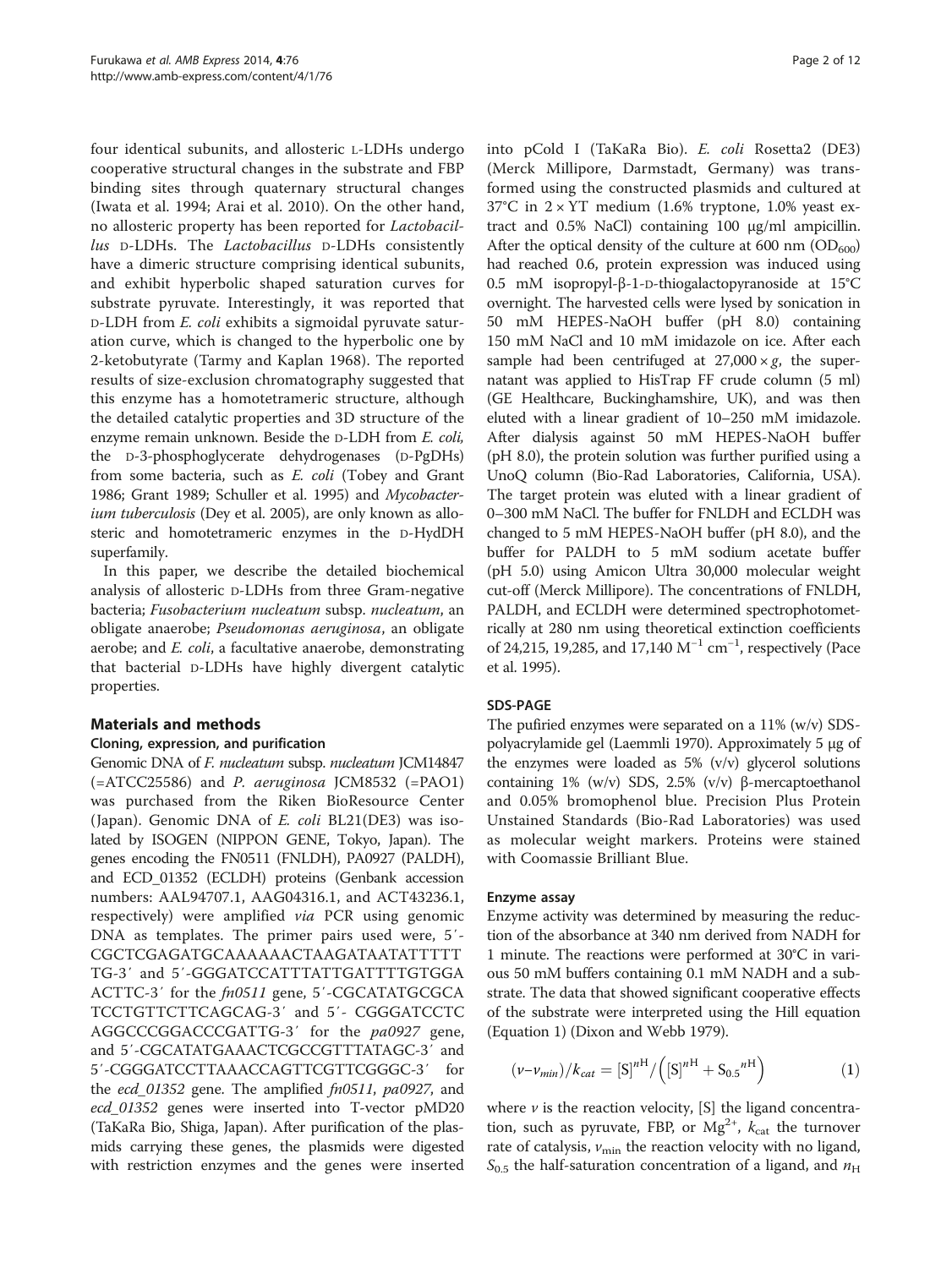the Hill coefficient. Kinetic parameters were obtained by curve fitting of the data with KaleidaGraph ver 3.51. The data that indicated significant substrate inhibition were interpreted using the equation for substrate inhibition (Equation 2) (Eszes et al. [1996\)](#page-10-0).

$$
\nu/k_{cat} = [S]/([S] + S_{0.5} + [S]^2/K_1)
$$
\n(2)

where  $K_i$  is the inhibition constant. The kinetic parameters for oxamate at pH 7.0 were calculated by curve fitting of the data with GraFit version 7.0.3. The data that indicated significant competitive-type and mix-type inhibition were interpreted using the equation for competitivetype (Equation 3) and mix-type inhibition (Equation 4), respectively.

$$
\nu/k_{cat} = [S]/(K_m(1 + [I]/K_I) + [S])
$$
\n(3)

$$
\nu/k_{cat} = [S]/(K_m(1+[I]/K_I) + [S](1+[I]/K_I') \qquad (4)
$$

where  $K<sub>m</sub>$  is the Michaelis constant, and  $K<sub>i</sub>$ <sup>'</sup> the inhibition constant. The data of oxamate inhibition for FNLDH, PALDH, and ECLDH at pH 8.0 were interpreted using the equation for competitive-type (Equation 5), mix-type (Equation 6), and non-competitive-type (Equation 7) inhibition of allosteric enzyme, respectively.

$$
\nu = [S]^{nH} / (K_m^{nH} (1 + [I]/K_I) + [S]^{nH})
$$
  
 
$$
\times (k_{cat} + k_{cat} [I]^{nH} / ([I]^{nH} + K_{act}^{nH})))
$$
 (5)

$$
\nu = [S]^{nH} / (K_m^{nH} (1 + [I]/K_I) + [S]^{nH} (1 + [I]/K_I'))
$$
  
 
$$
\times (k_{cat} + k_{cat} [I]^{nH} / ([I]^{nH} + K_{act}^{nH'})))
$$
(6)

$$
\nu = k_{cat}[S]^{{n}^{H}} / ((K_{m}^{{n}^{H}} + [S]^{{n}^{H}})(1 + [I]/K_{I}))
$$
 (7)

where  $k_{cat}$ ' is the turnover rate of catalysis in the presence of oxamate,  $K_{\text{act}}$  the half-saturation concentration of oxamate for activation, and  $n_H'$  the hill coefficient for oxamate.

## Temperature and pH stability

The pH-stability was determined by measuring the remaining activity after incubation of the enzymes  $(1 \mu M)$ in various 50 mM buffers at 30°C for 1 h. The thermostability was determined by measuring the remaining activity after incubation of FNLDH  $(1 \mu M)$  or ECLDH  $(1 \mu M)$  in 50 mM HEPES-NaOH buffer (pH 8.0), or of PALDH (1  $\mu$ M) in 50 mM sodium acetate buffer (pH 5.0) at various temperatures for 30 min.

#### Size-exclusion chromatography

Each protein solution diluted to 1 mg/ml (1 ml) was applied to Superdex 200 (Hiload 16/60; GE Healthcare) equilibrated with 50 mM buffer containing 150 mM NaCl. HEPES-NaOH (pH 8.0) was used for FNLDH and ECLDH, and sodium acetate buffer (pH 5.0) for PALDH. Ovalbumin (44 kDa), conalbumin (75 kDa), aldolase (158 kDa), ferritin (440 kDa), and thyroglobulin (669 kDa) (GE Healthcare) were used as standard proteins. Blue dextran 2000 (2,000 kDa; GE Healthcare) was used to determine the void volume of the column.

## Results

#### Basic properties

The recombinant FNLDH, PALDH and ECLDH consistently exhibited marked catalytic activity toward pyruvate, and were successively purified to homogeneous protein samples (Figure [1](#page-3-0)a). FNLDH, PALDH, and ECLDH were stable in the pH ranges of 5.0–8.5, 4.0–8.0, and 5.0–10.0, respectively, during treatment at 30°C for 1 h (Figure [2](#page-3-0) a, b, c). FNLDH, PALDH, and ECLDH were stable up to 39, 57, and 49°C, respectively, under favorable pH conditions, i.e., pH 8.0 for FNLDH and ECLDH, and pH 5.0 for PALDH (Figure [2](#page-3-0)d).

The purified FNLDH and PALDH samples each gave a single protein peak on size-exclusion chromatography analysis, and exhibited apparent molecular weights of 160 and 120 kDa, respectively (Figure [1](#page-3-0)b). On the other hand, the ECLDH sample gave two peaks corresponding to molecular weights of 330 and 150 kDa. The theoretical molecular weights of FNLDH, PALDH, and ECLDH are 40.0, 37.8, and 38.5 kDa, suggesting that FNLDH and PALDH at that of homotetrameric and homotrimeric structures, respectively, and ECLDH was eluted at the position of homooctameric and homotetrameric structures. Since it has been reported that native D-LDH from E. coli cells gives only a peak that corresponds to the molecular weight of 130 kDa (Tarmy and Kaplan [1968](#page-11-0)), the apparently octameric form of ECLDH is likely an artificial product due to the overexpression, and exhibited slightly but significantly lower specific activity than the tetrameric form (data not shown). Therefore, only homotetrameric ECLDH was used for the detailed analysis below.

#### pH-Dependency of kinetic parameters

The kinetic parameters,  $k_{\text{cat}}$ ,  $S_{0.5}$ ,  $k_{\text{cat}}/S_{0.5}$ , and  $n_{\text{H}}$  values, were determined by pyruvate reduction assaying in the pH range of 4.5-9.0 (Figure [3\)](#page-4-0). The three enzymes consistently showed virtually constant  $k_{\text{cat}}$  values independently of pH, and PALDH and ECLDH exhibited about 5-fold larger  $k_{\text{cat}}$  values than FNLDH. The three enzymes also consistently showed constant pyruvate  $S_{0.5}$ values below pH 7.0, and PALDH and FNLDH exhibited approximately one order of magnitude smaller  $S_{0.5}$ values than ECLDH. Above pH 8.0, the three enzymes exhibited increased  $S_{0.5}$  values, depending on the pH, and their  $k_{cat}/S_{0.5}$  values changed mostly according to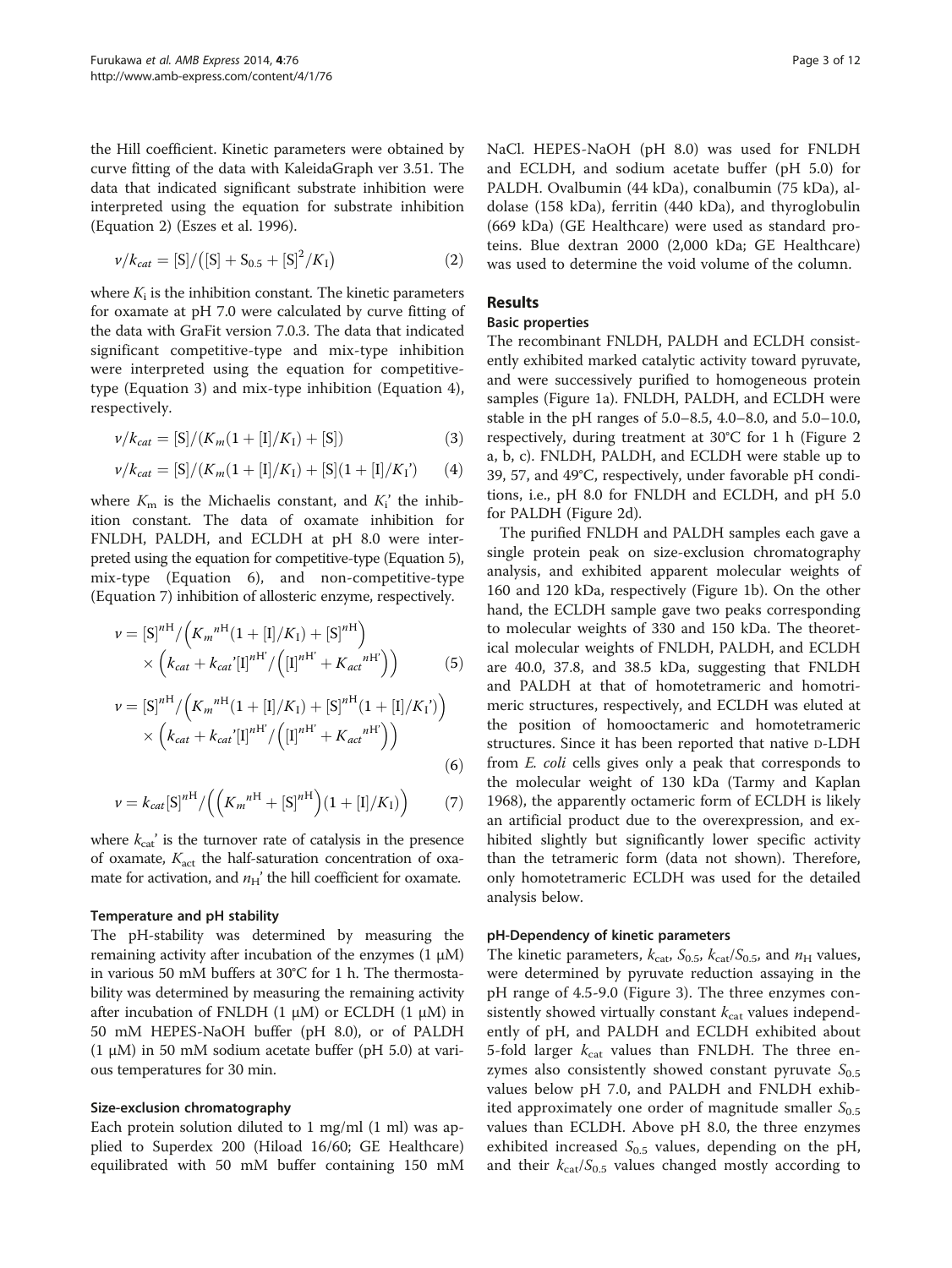<span id="page-3-0"></span>

the changes in the  $S_{0.5}$  values. ECLDH apparently showed lower pH-dependence of the  $S_{0.5}$  value than the other two enzymes, of which PALDH showed slightly higher pHdependence than FNLDH. Under acidic conditions below pH 6.0, the three enzymes consistently showed hyperbolic shaped pyruvate saturation curves, and no marked cooperativity in pyruvate binding. Under higher pH conditions, however, FNLDH and ECLDH showed markedly sigmoidal saturation curves for pyruvate, i.e., positive homotropic cooperativity, giving maximal  $n_H$  values of about



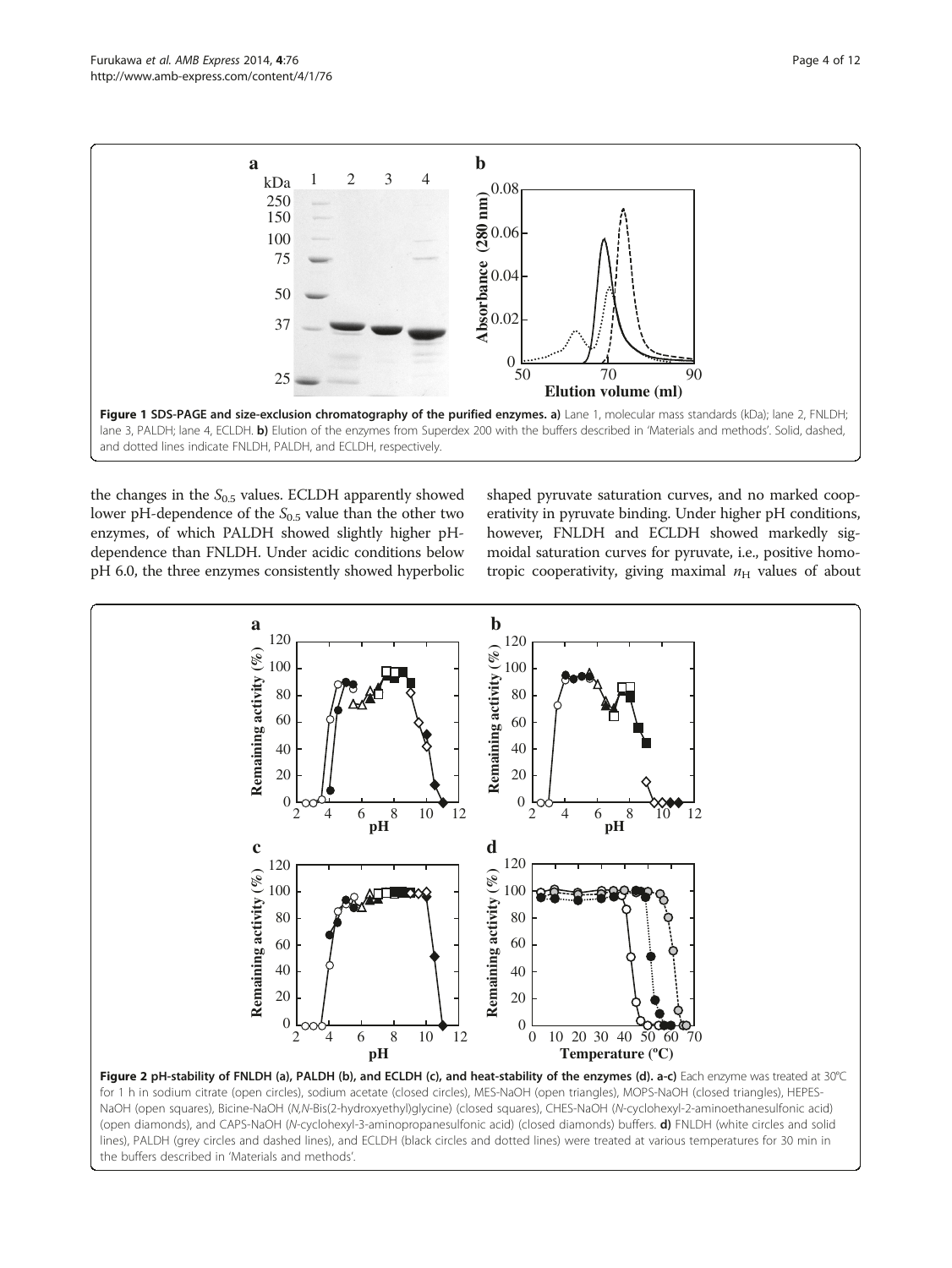<span id="page-4-0"></span>

2.0. In contrast, PALDH showed negative homotropic cooperativitiy above pH 8.0, giving a minimal  $n<sub>H</sub>$  value of 0.5.

#### Substrate specificity

The kinetic parameters of the D-LDHs for various 2 ketoacids are summarized in Table [1](#page-5-0). For pyruvate, PALDH exhibited the highest catalytic efficiency among the three enzymes, since it exhibited a small  $S_{0.5}$  like FNLDH and a large  $k_{\text{cat}}$  like ECLDH. ECLDH showed a narrow substrate specificity toward pyruvate among hydrophobic 2-ketoacid substrates, although ECLDH consistently exhibited relatively high catalytic activity toward oxaloacetate, glyoxylate and hydroxypyruvate. PALDH showed a similar substrate specificity to that of ECLDH, exhibiting relatively high catalytic activity toward oxaloacetate, glyoxylate and hydroxypyruvate, although it generally exhibited higher catalytic efficiencies for these substrates than ECLDH. In contrast, FNLDH showed a broad substrate specificity toward relatively bulky hydrophobic 2-ketoacids, and exhibited particularly high catalytic activity toward 2-ketobutyrate and 2-ketovalerate, for which the catalytic efficiencies were comparable to that for pyruvate. FNLDH also showed relatively high activity to oxaloacetate and hydroxypyruvate, but poor activity toward glyoxylate.

#### Inhibition and activation by oxamate

Oxamate, an inert pyruvate analogue, inhibited the reactions of the three enzymes at pH 7.0, where the enzymes showed no marked homotropic cooperativity, in different manners, i.e. an apparently competitive manner with pyruvate for FNLDH, and a mixed manner for PALDH and ECLDH (Figure [4](#page-6-0)). This suggests that oxamate is bound not only to the catalytic site, but also to unknown allosteric sites in PALDH and ECLDH, whereas it is bound mostly to the catalytic site in FNLDH. Oxamate apparently enhanced the reactions of FNLDH and PALDH, and exhibited the highest activating effects at 20 mM and 2.5 mM, respectively (Figure [5](#page-6-0)a, b), whereas oxamate inhibited the ECLDH reaction (Figure [5](#page-6-0)c), at pH 8.0, where the three enzymes exhibited marked homotropic cooperativity. FNLDH and PALDH showed no significant homotropic (positive or negative) cooperativity in the presence of 20 mM and 2.5 mM oxamate, respectively (Figure [5d](#page-6-0), e). In ECLDH, the inhibition occurred in a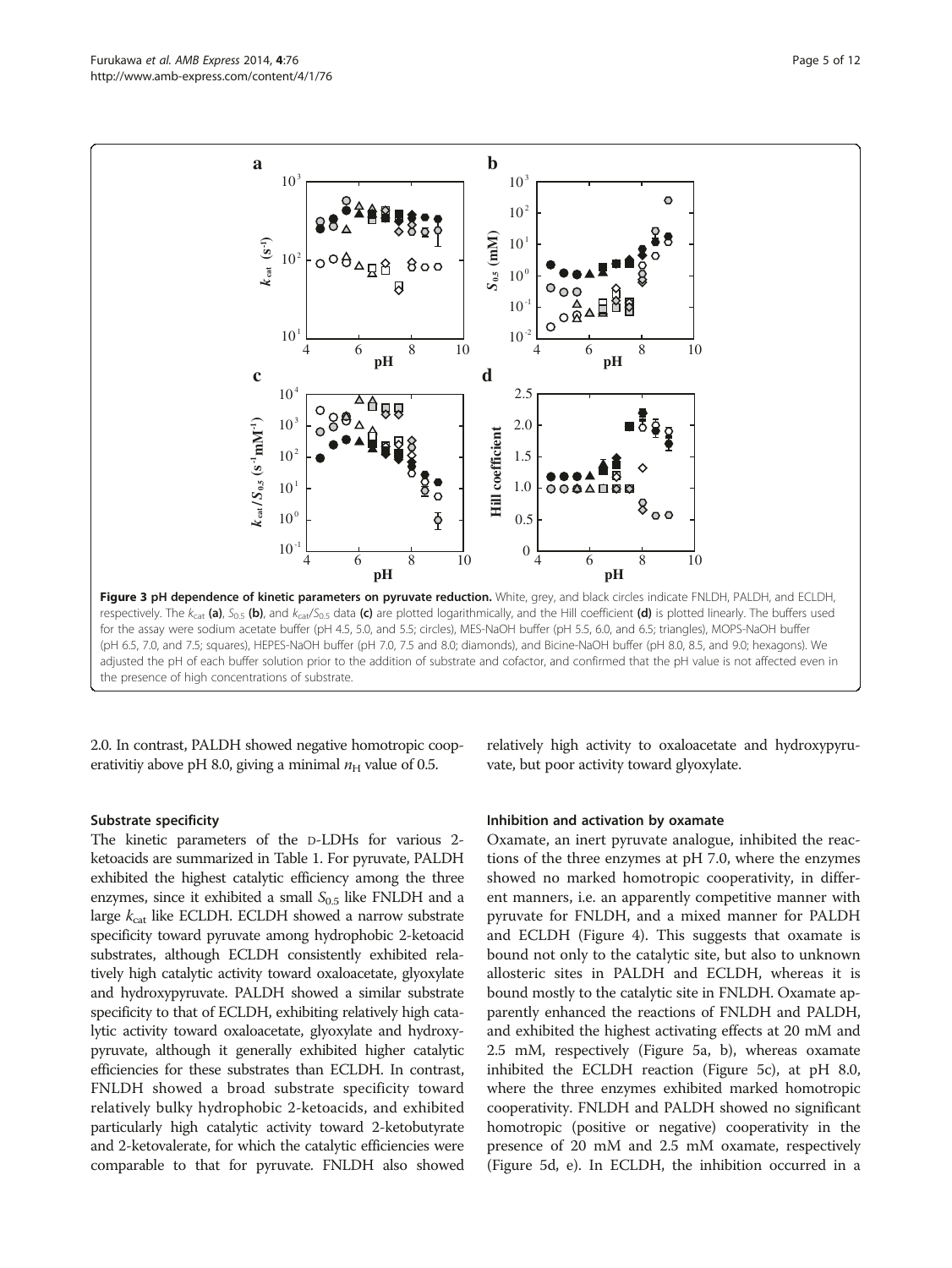## <span id="page-5-0"></span>Table 1 Kinetic parameters for various 2-ketoacids at pH 7.0<sup>a</sup>

|                       | $k_{\mathrm{cat}}\; (\mathrm{s}^{-1})$ | $S_{0.5}$ (mM)           | $k_{\text{cat}}/S_{0.5}$ (s <sup>-1</sup> mM <sup>-1</sup> ) | $K_i$ (mM) <sup>b</sup> | ${n_{\rm H}}^{\rm c}$ |
|-----------------------|----------------------------------------|--------------------------|--------------------------------------------------------------|-------------------------|-----------------------|
| Glyoxylate            |                                        |                          |                                                              |                         |                       |
| <b>FNLDH</b>          | 11(0.1)                                | 18(0.4)                  | 0.70(0.007)                                                  |                         |                       |
| PALDH                 | 880 (60)                               | 6.8(0.6)                 | 130(5)                                                       | 44 (8)                  |                       |
| ECLDH                 | 100(5)                                 | 20(2)                    | 5.3(0.2)                                                     |                         | 1.5(0.09)             |
| Pyruvate              |                                        |                          |                                                              |                         |                       |
| <b>FNLDH</b>          | 80 (0.4)                               | 0.34(0.007)              | 230 (4)                                                      |                         |                       |
| PALDH                 | 400 (10)                               | 0.10(0.009)              | 4,000 (300)                                                  | 1.8(0.1)                |                       |
| ECLDH                 | 410 (8)                                | 2.6(0.09)                | 160(2)                                                       |                         | 1.4(0.05)             |
| 2-Ketobutyrate        |                                        |                          |                                                              |                         |                       |
| <b>FNLDH</b>          | 140 (0.7)                              | 0.31(0.006)              | 440 (7)                                                      |                         |                       |
| PALDH                 | 100(0.6)                               | 0.64(0.01)               | 150(3)                                                       |                         |                       |
| ECLDH                 | 31(2)                                  | 30(4)                    | 1.0(0.05)                                                    |                         | 1.4(0.08)             |
| 2-Ketovalerate        |                                        |                          |                                                              |                         |                       |
| <b>FNLDH</b>          | 140 (0.5)                              | 0.68(0.01)               | 200(3)                                                       |                         |                       |
| PALDH                 | 69 (0.5)                               | 4.0 (0.07)               | 18(3)                                                        |                         |                       |
| ECLDH                 | N.D. <sup>d</sup>                      | N.D.                     | < 0.01                                                       |                         |                       |
| 2-Ketoisovalerate     |                                        |                          |                                                              |                         |                       |
| <b>FNLDH</b>          | 120(0.7)                               | 3.5 (0.07)               | 35(0.5)                                                      |                         |                       |
| PALDH                 | N.D.                                   | N.D.                     | < 0.4                                                        |                         |                       |
| ECLDH                 | N.D.                                   | N.D.                     | < 0.01                                                       |                         |                       |
| 2-Ketocaproate        |                                        |                          |                                                              |                         |                       |
| <b>FNLDH</b>          | 230(1)                                 | 2.6 (0.06)               | 87(1)                                                        |                         |                       |
| PALDH                 | 160(1)                                 | 5.8(0.1)                 | 27(0.4)                                                      |                         |                       |
| ECLDH                 | N.D.                                   | N.D.                     | < 0.01                                                       |                         |                       |
| 2-Ketoisocaproate     |                                        |                          |                                                              |                         |                       |
| <b>FNLDH</b>          | 200(2)                                 | 3.8(0.1)                 | 53 (1)                                                       |                         |                       |
| PALDH                 | 39 (0.3)                               | 12(0.2)                  | 3.2(0.03)                                                    |                         |                       |
| ECLDH                 | N.D.                                   | N.D.                     | < 0.01                                                       |                         |                       |
| Oxaloacetate          |                                        |                          |                                                              |                         |                       |
| <b>FNLDH</b>          | 80(1)                                  | 2.5 (0.09)               | 31(0.7)                                                      | 140 (20)                |                       |
| PALDH                 | 410 (4)                                | 1.7(0.06)                | 230 (6)                                                      |                         |                       |
| ECLDH                 | 1,100 (200)                            | 54 (10)                  | 21(0.6)                                                      | 5.0(1)                  |                       |
| Hydroxypyruvate       |                                        |                          |                                                              |                         |                       |
| <b>FNLDH</b>          | 160(2)                                 | 18(0.4)                  | 8.7 (0.07)                                                   |                         |                       |
| PALDH                 | 420 (10)                               | 3.0(0.2)                 | 140(3)                                                       | 19(1)                   |                       |
| ECLDH                 | 50(0.5)                                | 12(0.3)                  | 4.2(0.06)                                                    |                         |                       |
| Phenylpyruvate        |                                        |                          |                                                              |                         |                       |
| <b>FNLDH</b>          | 120(7)                                 | 11(0.9)                  | 11(0.3)                                                      | 23(3)                   |                       |
| PALDH                 | 18(0.2)                                | 7.1(0.2)                 | 2.6(0.04)                                                    |                         |                       |
| ECLDH                 | N.D.                                   | $\mathsf{N}.\mathsf{D}.$ | < 0.01                                                       |                         |                       |
| Hydroxyphenylpyruvate |                                        |                          |                                                              |                         |                       |
| FNLDH                 | N.D.                                   | N.D.                     | < 0.02                                                       |                         |                       |
| PALDH                 | N.D.                                   | N.D.                     | < 0.4                                                        |                         |                       |
| ECLDH                 | N.D.                                   | $\mathsf{N}.\mathsf{D}.$ | < 0.01                                                       |                         |                       |

<sup>a</sup>Parameters were determined as described in the '[Materials and methods](#page-1-0)' section, and standard deviations are shown in parentheses. <sup>b</sup>The inhibition constants  $(K_i)$  and <sup>c</sup>Hill coefficients (n<sub>H</sub>) are shown only for the cases in which significant substrate inhibition and cooperativity were observed, respectively. <sup>d</sup>N.D., not determined. The activities were too weak for determination of exact values.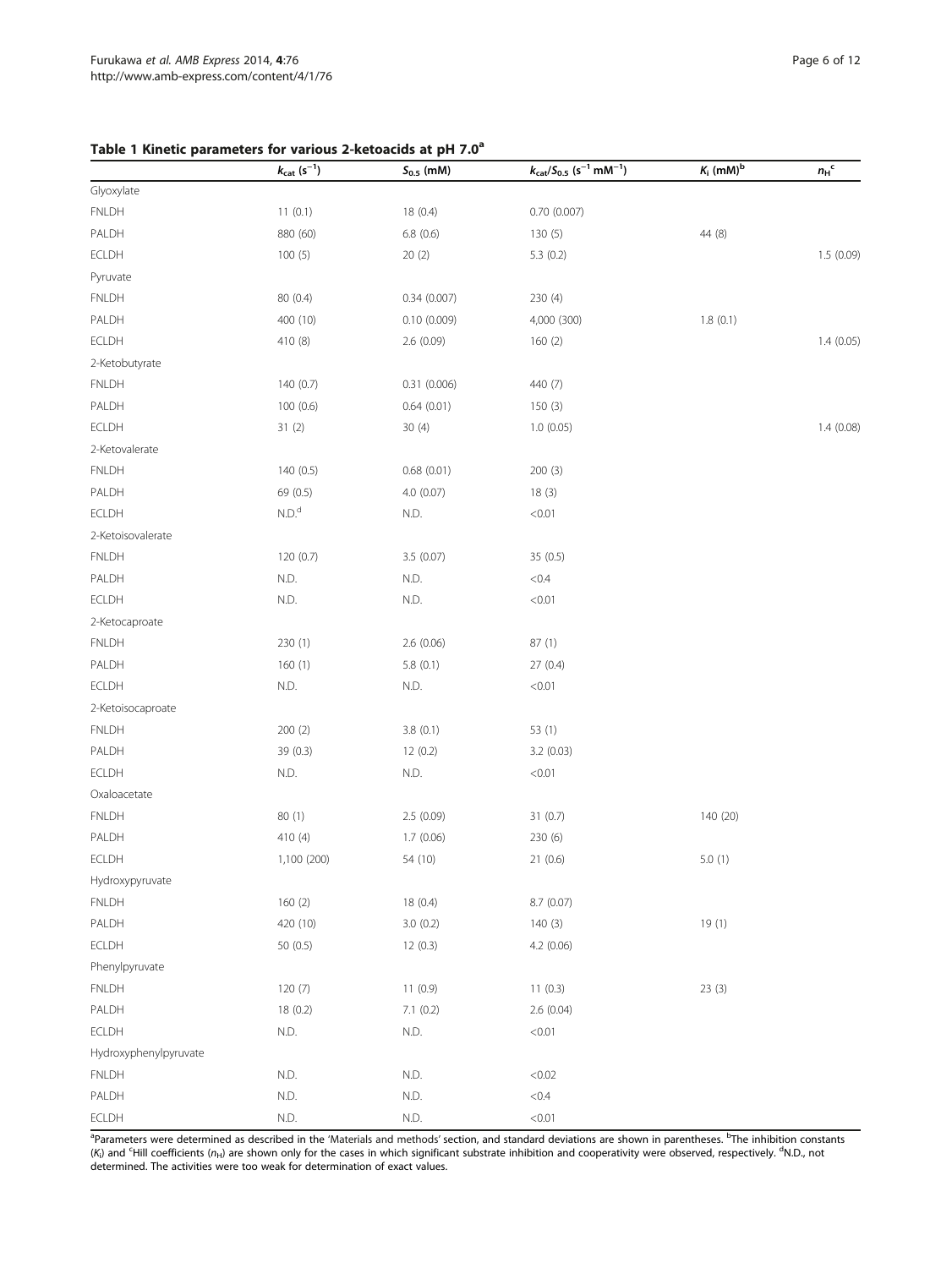<span id="page-6-0"></span>Furukawa et al. AMB Express 2014, 4:76 Page 7 of 12 http://www.amb-express.com/content/4/1/76





Figure 5 Effects of oxamate on the catalytic reactions at pH 8.0. a-c) The saturation curves for oxamate. The reaction velocities for FNLDH (a), PALDH (b), and ECLDH (c) were measured in 50 mM Bicine-NaOH buffer (pH 8.0) containing 0.1 mM NADH, 2.5 mM (for FNLDH), 1.2 mM (for PALDH), or 7.5 mM (for ECLDH) pyruvate, and the indicated concentration of oxamate. The data for FNLDH, PALDH, and ECLDH were interpreted using the equation for competitive-type, mix-type, and noncompetitive-type inhibition of allosteric enzyme. The kinetic parameters were as follows; FNLDH: K<sub>i</sub> = 51 ± 10 (mM), K<sub>cat</sub>' = 80 ± 20 (s<sup>-1</sup>), n<sub>H</sub>' = 1.1 ± 0.1, and K<sub>act</sub> = 9.9 ± 3 (mM). PALDH: K<sub>i</sub> K'<sub>i</sub>' / (K<sub>i</sub> + K'<sub>i</sub>') = 2.0 ± 0.6 (mM), k<sub>cat</sub>' = 470 ± 100 (s<sup>-1</sup>),  $n_H'$  = 1.7 ± 0.2, and  $K_{act}$  = 1.7 ± 0.4 (mM). ECLDH:  $K_i$  = 80 ± 3 (mM). The lines indicate the calculated saturation curves obtained with kinetic parameters. d-f) the saturation curves for pyruvate with or without oxamate. The reaction velocities for FNLDH (d), PALDH (e), and ECLDH (f) were measured in 50 mM Bicine-NaOH buffer (pH 8.0) in the presence of 0.1 mM NADH and the indicated concentrations of pyruvate with no effector (open circles), or 20 mM (for FNLDH), 2.5 mM (for PALDH), or 30 mM (for ECLDH) oxamate (closed circles). The lines indicate the calculated saturation curves obtained with kinetic parameters.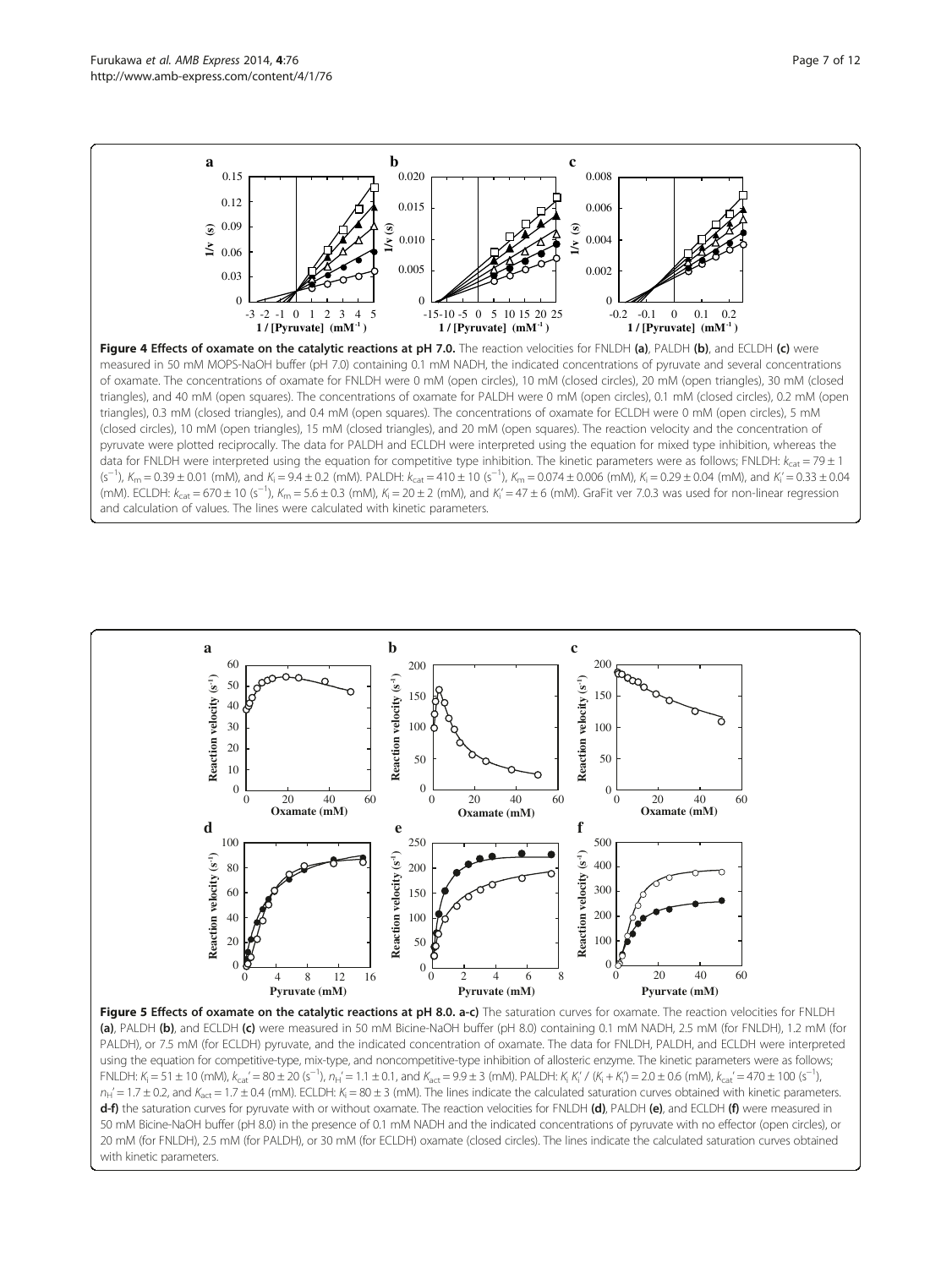<span id="page-7-0"></span>noncompetitive manner toward pyruvate (Figure [5](#page-6-0)f), suggesting that it is mostly bound to the allosteric site of ECLDH at pH 8.0.

#### Heterotropic activation of allosteric D-LDHs

Bacterial allosteric L-LDHs are commonly activated by FBP, which usually induces drastic improvement of the substrate  $S_{0.5}$  values of the enzymes (Garvie [1980\)](#page-10-0). In addition, Lactobacillus casei L-LDH requires some divalent metal ions (e.g.,  $Mn^{2+}$ ) (Arai et al. [2011](#page-10-0)), and the Thermus caldophilus enzyme is activated also by citrate under slightly acidic conditions (Taguchi et al. [1984](#page-11-0)). We therefore evaluated the effects of FBP, citrate and divalent metal ions at pH 8.0 in the presence of the  $S_{0.5}$ pyruvate. FBP and citrate (1.0 mM) slightly enhanced the catalytic reactions of the three D-LDHs, and divalent metal ions such as  $Mg^{2+}$  and  $Mn^{2+}$  more markedly enhanced the reactions of FNLDH and PALDH (Figure 6a). In the case of FNLDH,  $Mg^{2+}$  and FBP showed significant activation effects, and  $Mg^{2+}$  gave a 2.8-fold smaller  $S_{0.5}$ value (1.5 mM) than FBP (4.2 mM) for the enzyme activation (Figure 6 and Table [2\)](#page-8-0). In the presence of 10 mM FBP or 5 mM  $Mg^{2+}$ , FNLDH exhibited hyperbolic pyruvate saturation curves, the pyruvate  $S_{0.5}$  ( $K_{\rm m}$ ) value being reduced by approximately 1.4-fold or twice, respectively (Figure 6, and Table [3](#page-8-0)). For PALDH,  $Mg^{2+}$  and FBP also



Figure 6 Effects of intermediary metabolites and ions at pH 8.0. a) Effects of intermediary metabolites and ions on FNLDH (white boxes), PALDH (grey boxes), and ECLDH (black boxes). The activities were measured in 50 mM Bicine-NaOH buffer (pH 8.0) containing 0.1 mM NADH, 2.5 mM (for FNLDH), 1.2 mM (for PALDH), or 7.5 mM (for ECLDH) pyruvate, and 1 mM indicated effectors. b-d) the saturation curves for FBP or MgCl<sub>2</sub>. The reaction velocities for FNLDH (b), PALDH (c), and ECLDH (d) were measured in 50 mM Bicine-NaOH buffer (pH 8.0) containing 0.1 mM NADH, 2.5 mM (for FNLDH), 1.2 mM (for PALDH), or 7.5 mM (for ECLDH) pyruvate, and the indicated concentrations of FBP (open circles) or MgCl2 (closed circles). The lines indicate the calculated saturation curves obtained with apparent kinetic parameters (Table [2\)](#page-8-0). The data of MgCl2 saturation curve of ECLDH was not fitted with any equations used in this study. e-g) the saturation curves for pyruvate with or without FBP or MgCl<sub>2</sub>. The reaction velocities for FNLDH (e), PALDH (f), and ECLDH (g) were measured in 50 mM Bicine-NaOH buffer (pH 8.0) containing 0.1 mM NADH, the indicated concentrations of pyruvate with no effector (white circles), 10 mM (for FNLDH and PALDH) or 5 mM (for ECLDH) FBP (grey circles), and 5 mM (for FNLDH and PALDH) or 2.4 mM (for ECLDH) MgCl<sub>2</sub> (black circles). The lines indicate the calculated saturation curves obtained with kinetic parameters (Table [3](#page-8-0)).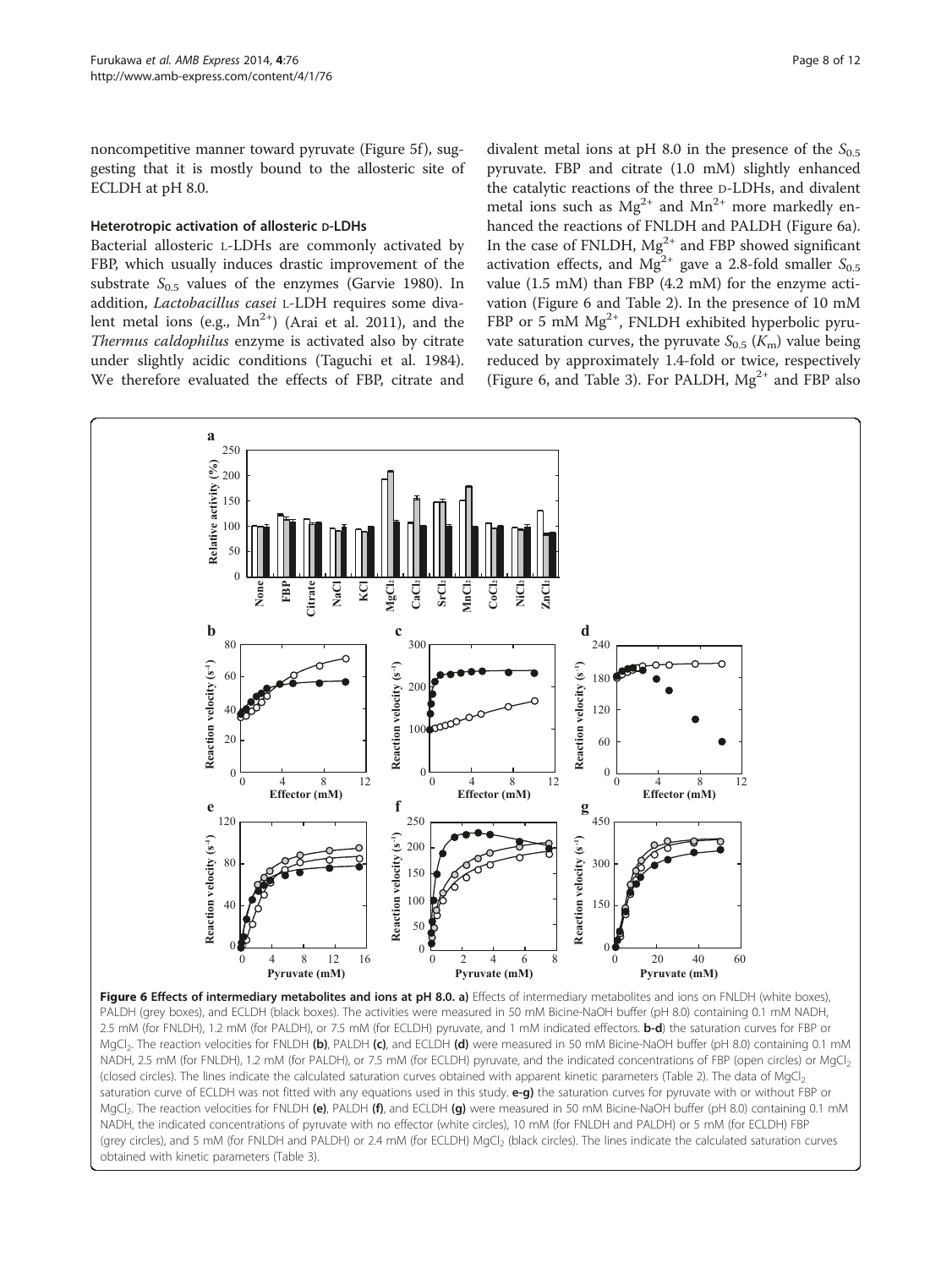<span id="page-8-0"></span>Table 2 Apparent kinetic parameters for FBP and MgCl<sub>2</sub> at pH  $8.0<sup>a</sup>$ 

|               | $k_{\text{cat}}$ (s <sup>-1</sup> ) | $v_{min}$ (s <sup>-1</sup> ) <sup>b</sup> | $S_{0.5}$ (mM) | $n_{\rm H}$ <sup>c</sup> |
|---------------|-------------------------------------|-------------------------------------------|----------------|--------------------------|
| <b>FBP</b>    |                                     |                                           |                |                          |
| <b>FNLDH</b>  | 45 (1)                              | 35(0.6)                                   | 4.2(0.2)       | 1.7(0.05)                |
| PAI DH        | 150 (30)                            | 100(2)                                    | 12(3)          | 1.3(0.07)                |
| <b>FCI DH</b> | 25(1)                               | 180 (2)                                   | 1.3(0.01)      | 1.5(0.2)                 |
| $Mg^{2+}$     |                                     |                                           |                |                          |
| <b>FNLDH</b>  | 22(0.7)                             | 37(0.2)                                   | 1.5(0.1)       | 1.3(0.09)                |
| PAI DH        | 140(2)                              | 100(1)                                    | 0.16(0.008)    | 1.1(0.08)                |
| <b>FCI DH</b> | N.D. <sup>d</sup>                   | N.D.                                      | N.D.           |                          |

<sup>a</sup>Parameters were determined as described in the '[Materials and methods](#page-1-0)' section, and standard deviations are shown in parentheses.  $^{\rm b}$   $\rm v_{min}$  is reaction velocity in the absence of FBP or Mg<sup>2+</sup>. <sup>c</sup>Hill coefficients ( $n_{\rm H}$ ) are shown only for the cases that exhibited significant cooperativity. <sup>d</sup>N.D., not determined.

showed activation effects, and  $Mg^{2+}$  gave a 75-fold smaller  $S_{0.5}$  value (0.16 mM) than FBP (12 mM) for the enzyme activation (Figure [6](#page-7-0) and Table 2). In this case, FBP and  $Mg^{2+}$  also consistently reduced the pyruvate  $S_{0.5}$  value significantly, and the negative cooperativity in pyruvate binding (Figure [6,](#page-7-0) and Table 3). In the case of ECLDH, FBP and  $Mg^{2+}$  exhibited only slight activation effects on the enzyme reaction, and the latter even markedly inhibited the reaction at high concentrations (Figure [6](#page-7-0), and Tables 2 and 3).

#### Kinetic profiles for NADH

The apparent kinetic parameters for NADH were determined at the saturation concentration of pyruvate at pH 7.0 and 8.0 (Table 3). FNLDH and PALDH exhibited virtually the same apparent NADH  $S_{0.5}$  value (about 0.035 mM), which was approximately twice smaller than that of ECLDH. Since the pyruvate  $S_{0.5}$  values were determined at 0.1 mM NADH (Figure [3](#page-4-0) and Table 3), these values might be larger than the real values because of an insufficient concentration of NADH, particularly in the case of ECLDH. PALDH and ECLDH exhibited hyperbolic NADH saturation curves independently of pH, FBP or  $Mg^{2+}$ . On the other hand, FNLDH exhibited a sigmoidal one at pH 8.0, and exhibited an  $n_H$  value of 1.6, which was slightly reduced by FBP or  $Mg^{2+}$ .

#### **Discussion**

The characteristics of FNLDH, PALDH and ECLDH demonstrate the high variety of the functions of bacterial D-LDHs. Of the three enzymes, PALDH exhibits a markedly smaller pyruvate  $S_{0.5}$  value than ECLDH, and a larger  $k_{\text{cat}}$  value than FNLDH at pH 7.0 (Table 3). Although the crucial role of PALDH in the metabolism of P. aeruginosa remains uncertain, the enzyme is likely involved in regulation of the NAD<sup>+</sup>/NADH ratio within the cells like the heart-type L-LDH isozymes of aerobic

#### Table 3 Kinetic parameters for pyruvate and NADH<sup>a</sup>

|                              | $k_{\text{cat}}$ (s <sup>-1</sup> ) | $S_{0.5}$ (mM) | $k_{\text{cat}}/S_{0.5}$<br>(s <sup>-1</sup> mM <sup>-1</sup> ) | $K_i$ (mM) <sup>b</sup> | $n_{\rm H}$ <sup>c</sup> |
|------------------------------|-------------------------------------|----------------|-----------------------------------------------------------------|-------------------------|--------------------------|
| Pyruvate                     |                                     |                |                                                                 |                         |                          |
| pH 7.0                       |                                     |                |                                                                 |                         |                          |
| FNLDH                        | 80 (0.4)                            | 0.34(0.007)    | 230 (4)                                                         |                         |                          |
| PALDH                        | 400 (10)                            | 0.10(0.009)    | 4,000 (300)                                                     | 1.8(0.1)                |                          |
| <b>ECLDH</b>                 | 410 (8)                             | 2.6 (0.09)     | 160(2)                                                          |                         | 1.4 (0.05)               |
| pH 8.0                       |                                     |                |                                                                 |                         |                          |
| <b>FNLDH</b>                 | 87(1)                               | 2.5 (0.06)     | 35 (0.6)                                                        |                         | 2.0(0.1)                 |
| PALDH                        | 240 (6)                             | 1.2(0.1)       | 200 (10)                                                        |                         | 0.77(0.03)               |
| ECLDH                        | 380 (5)                             | 7.6 (0.1)      | 50 (0.4)                                                        |                         | 2.2(0.06)                |
| pH 8.0 +<br>FBP <sup>d</sup> |                                     |                |                                                                 |                         |                          |
| <b>FNLDH</b>                 | 100(1)                              | 1.7(0.06)      | 60(1)                                                           |                         | 1.3(0.04)                |
| PALDH                        | 240 (4)                             | 0.85(0.04)     | 280 (6)                                                         |                         | 0.9(0.02)                |
| <b>ECLDH</b>                 | 400(5)                              | 6.5(0.1)       | 61 (1)                                                          |                         | 2.1(0.09)                |
| pH 8.0 +<br>$Mg^{+2e}$       |                                     |                |                                                                 |                         |                          |
| <b>FNLDH</b>                 | 80(1)                               | 1.2(0.04)      | 65 (1)                                                          |                         | 1.4 (0.05)               |
| PALDH                        | 290 (3)                             | 0.36(0.01)     | 820 (20)                                                        | 20 (0.8)                |                          |
| ECLDH                        | 370 (6)                             | 7.2 (0.2)      | 51 (1)                                                          |                         | 1.5(0.07)                |
| NADH                         |                                     |                |                                                                 |                         |                          |
| pH 7.0                       |                                     |                |                                                                 |                         |                          |
| <b>FNLDH</b>                 | 98 (0.7)                            | 0.022(0.0005)  | 4,400 (80)                                                      |                         |                          |
| PALDH                        | 310(2)                              | 0.019(0.0005)  | 17,000 (400)                                                    |                         |                          |
| <b>ECLDH</b>                 | 640 (20)                            | 0.055(0.004)   | 12,000 (500)                                                    |                         |                          |
| pH 8.0                       |                                     |                |                                                                 |                         |                          |
| FNLDH                        | 90(1)                               | 0.036(0.001)   | 2,500 (30)                                                      |                         | 1.6(0.07)                |
| PALDH                        | 270 (2)                             | 0.035(0.0007)  | 7,700 (100)                                                     |                         |                          |
| <b>ECLDH</b>                 | 710 (8)                             | 0.088(0.002)   | 8,100 (100)                                                     |                         |                          |
| pH 8.0 +<br>FBP <sup>d</sup> |                                     |                |                                                                 |                         |                          |
| <b>FNLDH</b>                 | 80(1)                               | 0.028(0.001)   | 2,800 (70)                                                      |                         | 1.5(0.07)                |
| PALDH                        | 270 (2)                             | 0.035(0.001)   | 7,800 (100)                                                     |                         |                          |
| <b>ECLDH</b>                 | 730 (10)                            | 0.092(0.003)   | 8,000 (100)                                                     |                         |                          |
| pH 8.0 +<br>$Mg^{+2e}$       |                                     |                |                                                                 |                         |                          |
| <b>FNLDH</b>                 | 110(2)                              | 0.031(0.001)   | 3,700 (70)                                                      |                         | 1.3(0.05)                |
| PALDH                        | 270(2)                              | 0.035 (0.0009) | 7,700 (100)                                                     |                         |                          |
| <b>ECLDH</b>                 | 690 (9)                             | 0.090 (0.002)  | 7,700 (100)                                                     |                         |                          |

<sup>a</sup>Parameters were determined as described in the '[Materials and methods](#page-1-0)' section, and standard deviations are shown in parentheses. <sup>b</sup>The inhibition constants  $(K_i)$  are shown only for the cases that exhibited significant substrate inhibition. <sup>c</sup>Hill coefficients ( $n_H$ ) are shown only for the cases that exhibited significant cooperativity. <sup>d</sup>The concentrations of FBP for ECLDH, FNLDH, and PALDH were 5 mM, 10 mM, and 10 mM, respectively. <sup>e</sup>The concentrations of Mg<sup>2+</sup> for ECLDH, FNLDH, and PALDH were 2.4 mM, 5 mM, and 5 mM, respectively.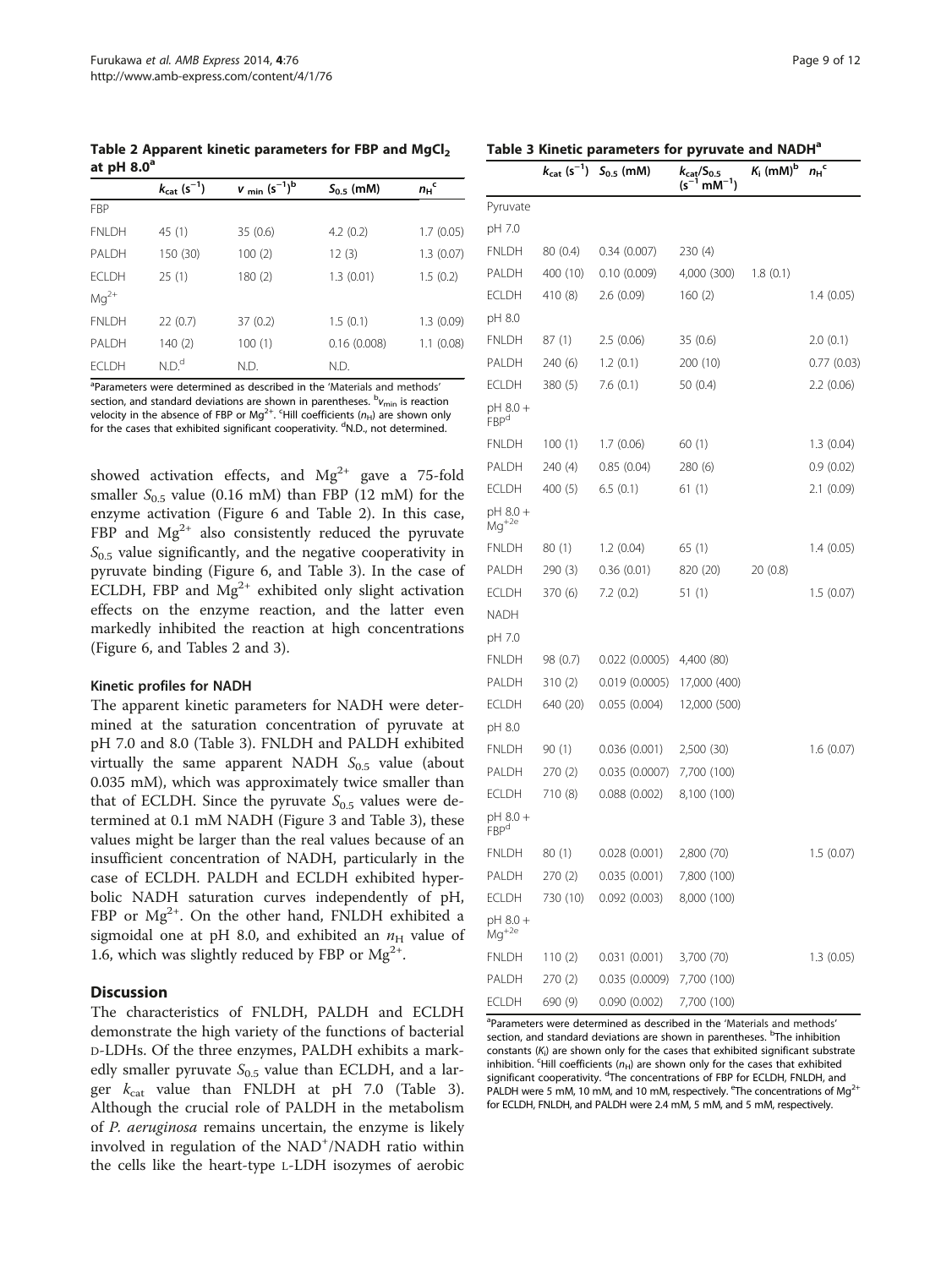tissues (Holbrook et al. [1975\)](#page-10-0). On the other hand, ECLDH with the large  $S_{0.5}$  is likely favorable for facultative anaerobes such as E. coli, in which the pyruvate level within the cells dynamically changes between anaerobic and aerobic conditions like the muscle-type L-LDH isozymes (Holbrook et al. [1975\)](#page-10-0). FNLDH exhibits a small pyruvate  $S_{0.5}$  value although *F. nucleatum* is obligate anaerobe. In F. nucleatum cells, pyruvate is likely consumed mostly through pathways other than lactate fermentation, such as butyrate fermentation (Kapatral et al. [2002\)](#page-10-0), and therefore pyruvate within the cells may be maintained at low concentrations. It is particularly notable that FNLDH prefers relatively bulky hydrophobic 2-ketoacids, such as 2-ketobutyrate and 2-ketovalerate, which give apparently equivalent or even higher  $k_{\text{cat}}/K_{\text{m}}$ value than pyruvate, unlike in the cases of the other two enzymes (Table [1](#page-5-0)). This substrate preference suggests that FNLDH might be used for not only pyruvate reduction but also the reduction or oxidation of other bulky 2-ketoacid or 2-hydroxy acids, respectively, although the actual physiological substrates of the enzyme remains uncertain.

FNLDH apparently has a size-preference for 2-ketoacid substrates intermediate between those of conventional D-LDH and D-2-hydroxyisocaproate dehydrogenase (Hummel et al. [1985](#page-10-0)). Like usual D-LDHs, nevertheless, FNLDH has aromatic residues, Phe52 and Tyr299 (residue numbers are according to D-LDH from Lactobacillus pentosus), which are proposed to play key roles in the substrate recognition in the binding pocket for the substrate C3 side chains (Tokuda et al. [2003](#page-11-0); Ishikura et al. [2005\)](#page-10-0). It is also noteworthy that FNLDH exhibits relatively high activity toward 2-ketoisovalerate since little is known as to an enzyme that exhibits high catalytic activity toward C3-branched 2-ketoacid substrates in the D-LDH-related D-HydDH family. It is known that D-mandelate dehydrogenase from Enterococcus faecalis exhibits high catalytic activity toward hydrophobic C3 branched ketoacids such as 2-ketoisovalerate and benzoyl formate (Tamura et al. [2002\)](#page-11-0). Nevertheless, this enzyme belongs to another D-HydDH family, the 2-ketopantate reductase-related family, which is evolutionally separate from the D-LDH-related family (Wada et al. [2008](#page-11-0); Miyanaga et al. [2013\)](#page-11-0). Hence, FNLDH is the first case of a D-LDH-related D-HydDH that exhibits relatively high catalytic activity toward C3-branched 2-ketoacid substrates and may be useful for enzymatic production of C3-branched D-2-hydroxyacids.

For FNLDH, oxamate inhibits the reaction competitively with pyruvate at pH 7.0, and substitutes for the role of pyruvate in the homotropic enzyme activation at pH 8.0, converting the sigmoidal saturation curve for pyruvate to a hyperbolic one (Figure [5](#page-6-0)d). These effects indicate that oxamate simply competes with pyruvate for

a common binding site, i.e., the catalytic site in FNLDH. It is likely that PALDH binds oxamate at both the catalytic and allosteric sites, since oxamate inhibits the reaction in a mixed manner at pH 7.0 (Figure [4](#page-6-0)), as in the case of ECLDH, but stimulates the reaction at low concentration at pH 8.0, where oxamate likely exhibits an activation effect mostly through binding to the catalytic site and inhibitory effects mostly through binding to the unknown allosteric site (Figure [5](#page-6-0)b,e). In the case of ECLDH, it was suggested previously that oxamate is likely bound mostly to a binding site other than the catalytic site (Tarmy and Kaplan [1968](#page-11-0)), this being consistent with the results of this study (Figure [4c](#page-6-0)). These results indicate that the three enzymes differ in their allosteric behaviors, and specificities to allosteric effectors, although the actual allosteric binding sites or physiological effectors of these enzymes remain uncertain.

FNLDH and PALDH are the first cases of D-LDHs that are activated by FBP, which is a common activator for bacterial allosteric L-LDHs (Garvie [1980](#page-10-0)). It is nevertheless unlikely that FBP is really the specific activator of the two D-LDHs, since the two enzymes require apparently higher concentrations of FBP than the physiological one for their activation (Figure [6b](#page-7-0),c and Table [2](#page-8-0)). On the other hand, the  $Mg^{2+}$  ion is more effective than FBP as to activation of the two D-LDHs, particularly PALDH (Figure [6,](#page-7-0) and Tables [2](#page-8-0) and [3](#page-8-0)). It is, however, also unlikely that the  $Mg^{2+}$  ion is the specific activator of these enzymes, since some other divalent metal ions such as  $Sr^{2+}$  and  $Mn^{2+}$  also improve their reactions (Figure [6](#page-7-0)a). These two enzymes thus appear to be activated through the comprehensive effects of several activators with low specificities, physiologically, although it is possible that they have unknown activators with higher specificities. In the case of ECLDH, FBP and  $Mg^{2+}$ only slightly enhance the catalytic reaction, and the latter even markedly reduces the reaction at higher concentrations (Figure [6](#page-7-0)d,g and Table [3](#page-8-0)). We have evaluated other possible effectors, such as L-alanine, L-glutamate and L-aspartate, for this enzyme, but have not found out any potential activator for ECLDH (data not shown). This implies that ECLDH is only negatively controlled under alkaline conditions.

The allosteric and tetrameric D-PgDHs from E. coli and M. tuberculosis were extensively studied as to their structure-function relationship (Tobey and Grant [1986](#page-11-0); Grant [1989](#page-10-0); Schuller et al. [1995](#page-11-0); Dey et al. [2005;](#page-10-0) Grant [2012](#page-10-0)). The D-PgDHs have V-type regulatory mechanisms, in which L-serine inhibits the enzyme reaction in a non-competitive manner, whereas the three D-LDHs apparently exhibit  $K$ -type rather than  $V$ -type regulation. These D-PgDHs have additional functional domain(s), ACT domain and ASB domain, which undergo not only interactions with allosteric effector, L-serine, but also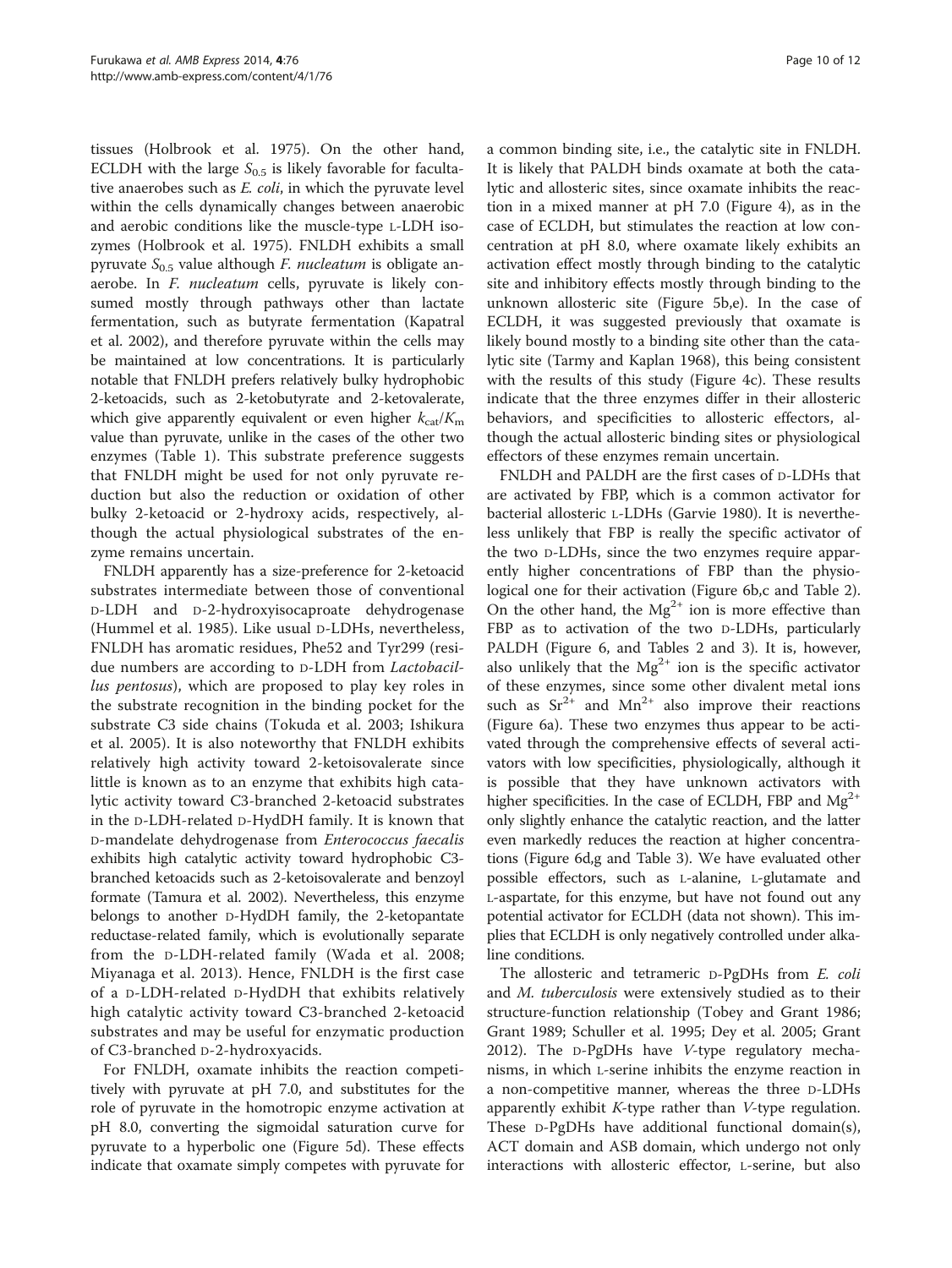<span id="page-10-0"></span>inter-subunit interactions with each other for the construction of tetrameric structure. In contrast, D-LDHs have no additional protein domain. The three D-LDHs from Gram-negative bacteria thus greatly differ from these D-PgDHs in both regulatory mechanism and protein structure.

It is reported that bacterial allosteric L-LDHs consistently undergo the Monod-Wyman-Changeux-type (MWC-type: pre-existing type) (Monod et al. [1965;](#page-11-0) Iwata et al. 1994; Arai et al. 2010) allosteric transition, where the active (R) state with high affinity to pyruvate and FBP, and the inactive (T) state with low affinity. However, such drastic structural changes appear to be unnecessary for the three D-LDHs, which exhibit apparently much smaller changes in catalytic activity due to the allosteric transition than the L-LDHs. In fact, the MWC model is not available for the case of PALDH, which shows negative homotropic cooperativity. In addition, FNLDH shows significant positive homotropic cooperativity also for NADH binding, which is less affected by FBP or  $Mg^{2+}$  than pyruvate binding (Table [3](#page-8-0)), suggesting that FNLDH changes in its structure through two steps, the NADH binding and following pyruvate binding steps, in the allosteric transition. The Lactobacillus D-LDHs consistently have dimeric structure, whereas the three D-LDHs from Gram-negative bacteria have tetrameric structure. Thus, tetramerization might be correlated with the allostery of D-LDHs. It is highly desirable to determine the 3Dstructures of these D-LDHs.

#### Abbreviations

D-LDH: NAD-dependent D-lactate dehydrogenase; L-LDH: L-lactate dehydrogenase; D-HydDH: D-2-hydroxyacid dehydrogenase; D-PgDH: D-3 phosphoglycerate dehydrogenase; ECLDH: D-LDH from Escherichia coli; FNLDH: D-LDH from Fusobacterium nucleatum; PALDH: D-LDH from Pseudomonas aeruginosa; FBP: Fructose 1,6-bisphosphate; MWC: Monod-Wyman-Changeux.

#### Competing interests

The authors declare that they have no competing interests.

#### Authors' contributions

NF designed the study, carried out most of the biochemical studies and drafted the manuscript. AM designed the study and helped to draft the manuscript. MT participated in the kinetics analysis of PALDH. MN participated in the design of the study and the kinetics analysis, and helped to draft the manuscript. HT conceived and designed the study, and helped to draft the manuscript. All authors read and approved the final manuscript.

#### Acknowledgements

This work was partially supported by a Grant-in-Aid (No. 23580120 to H.T.) from the Ministry of Education, Culture, Sports, Science, and Technology of Japan (MEXT).

#### Author details

<sup>1</sup>Tokyo University of Science, 2641 Yamazaki, Noda, Chiba 278-8510, Japan. 2 Tokyo Institute of Technology, 2-12-1 O-okayama, Meguro-ku, Tokyo 152-8551, Japan.

Received: 3 September 2014 Accepted: 29 September 2014 Published online: 28 October 2014

#### References

- Arai K, Ishimitsu T, Fushinobu S, Uchikoba H, Matsuzawa H, Taguchi H (2010) Active and inactive state structures of unliganded Lactobacillus casei allosteric L-lactate dehydrogenase. Proteins 78:681–694, doi: 10.1002/prot.22597
- Arai K, Ichikawa J, Nonaka S, Miyanaga A, Uchikoba H, Fushinobu S, Taguchi H (2011) A molecular design that stabilizes active state in bacterial allosteric L-lactate dehydrogenases. J Biochem 150:579–591, doi: 10.1093/jb/mvr100
- Baker PJ, Sawa Y, Shibata H, Sedelnikova SE, Rice DW (1998) Analysis of the structure and substrate binding of Phormidium lapideum alanine dehydrogenase. Nat Struct Biol 5:561–567, doi: 10.1038/817
- Bernard N, Ferain T, Garmyn D, Hols P, Delcour J (1991) Cloning of the D-lactate dehydrogenase gene from Lactobacillus delbrueckii subsp. bulgaricus by complementation in Escherichia coli. FEBS Lett 290:61–64, doi: 10.1016/0014-5793(91)81226-X
- Buckel W, Barker HA (1974) Two pathways of glutamate fermentation by anaerobic bacteria. J Bacteriol 117:1248–1260
- Costas AM, White AK, Metcalf WW (2001) Purification and characterization of a novel phosphorus-oxidizing enzyme from Pseudomonas stutzeri WM88. J Biol Chem 276:17429–17436, doi: 10.1074/jbc.M011764200
- Dengler U, Niefind K, Kiess M, Schomburg D (1997) Crystal structure of a ternary complex of D-2-hydroxyisocaproate dehydrogenase from Lactobacillus casei, NAD+ and 2-oxoisocaproate at 1.9 Å resolution. J Mol Biol 267:640–660, doi: 10.1006/jmbi.1996.0864
- Dey S, Grant GA, Sacchettini JC (2005) Crystal structure of Mycobacterium tuberculosis D-3-phosphoglycerate dehydrogenase: extreme asymmetry in a tetramer of identical subunits. J Biol Chem 280:14892–14899, doi: 10.1074/jbc.M414489200

Dixon M, Webb EC (1979) Enzymes. Longman, London, pp 400–402

- Eszes CM, Sessions RB, Clarke AR, Moreton KM, Holbrook JJ (1996) Removal of substrate inhibition in a lactate dehydrogenase from human muscle by a single residue change. FEBS Lett 399:193–197, doi: 10.1016/S0014-5793(96)01317-8
- Garvie EI (1980) Bacterial lactate dehydrogenases. Microbiol Rev 44:106–139, doi: 10.1016/S0014-5793(96)01317-8
- Goldberg JD, Yoshida T, Brick P (1994) Crystal structure of a NAD-dependent D-glycerate dehydrogenase at 2.4 Å resolution. J Mol Biol 236:1123–1140, doi: 10.1016/0022-2836(94)90016-7
- Grant GA (1989) A new family of 2-hydroxyacid dehydrogenases. Biochem Biophys Res Commun 165:1371–1374, doi: 10.1016/0006-291X(89)92755-1
- Grant GA (2012) Contrasting catalytic and allosteric for phosphoglycerate dehydrogenases. Arch Biochem Biophys 519:175–185, doi: 10.1016/j. abb.2011.10.005
- Greenler JM, Sloan JS, Schwartz BW, Becker WM (1989) Isolation, characterization and sequence analysis of a full-length cDNA clone encoding NADHdependent hydroxypyruvate reductase from cucumber. Plant Mol Biol 13:139–150, doi: 10.1007/BF00016133

Holbrook JJ, Liljas A, Steindel SJ, Rossmann MG (1975) Lactate dehydrogenase. The Enzymes 3rd ed (Boyer, PD, ed), Vol. 11. Academic Press, New York, pp 191–292

- Hummel W, Schutte H, Kula M-R (1985) D-2-hydroxyisocaproate dehydrogenase from Lactobacillus casei. Appl Microbiol Biotechnol, doi: 10.1007/BF00252354
- Ishikura Y, Tsuzuki S, Takahashi O, Tokuda C, Nakanishi R, Shinoda T, Taguchi H (2005) Recognition site for the side chain of 2-ketoacid substrate in D-lactate dehydrogenase. J Biochem 138:741–749, doi: 10.1093/jb/mvi170

Iwata S, Kamata K, Yoshida S, Minowa T, Ohta T (1994) T and R states in the crystals of bacterial L-lactate dehydrogenase reveal the mechanism for allosteric control. Nat Struct Biol 1:176–185, doi: 10.1038/nsb0394-176

- Kapatral V, Anderson I, Ivanova N, Reznik G, Los T, Lykidis A, Bhattacharyya A, Bartman A, Gardner W, Grechkin G, Zhu L, Vasieva O, Chu L, Kogan Y, Chaga O, Goltsman E, Bernal A, Larsen N, D'Souza M, Walunas T, Pusch G, Haselkorn R, Fonstein M, Kyrpides N, Overbeek R (2002) Genome sequence and analysis of the oral bacterium Fusobacterium nucleatum strain ATCC 25586. J Bacteriol 184:2005–2018, doi: 10.1128/JB.184.7.2005-2018.2002
- Kochhar S, Hunziker PE, Leong-Morgenthaler P, Hottinger H (1992) Primary structure, physicochemical properties, and chemical modification of NAD (+)-dependent D-lactate dehydrogenase: evidence for the presence of Arg-235, His-303, Tyr-101, and Trp-19 at or near the active site. J Biol Chem 267:8499–8513
- Laemmli UK (1970) Cleavage of structural proteins during the assembly of the head of bacteriophage T4. Nature 227:680–685, doi: 10.1038/227680a0
- Lamzin VS, Dauter Z, Popov VO, Harutyunyan EH, Wilson KS (1994) High resolution structures of holo and apo formate dehydrogenase. J Mol Biol 236:759–785, doi: 10.1006/jmbi.1994.1188